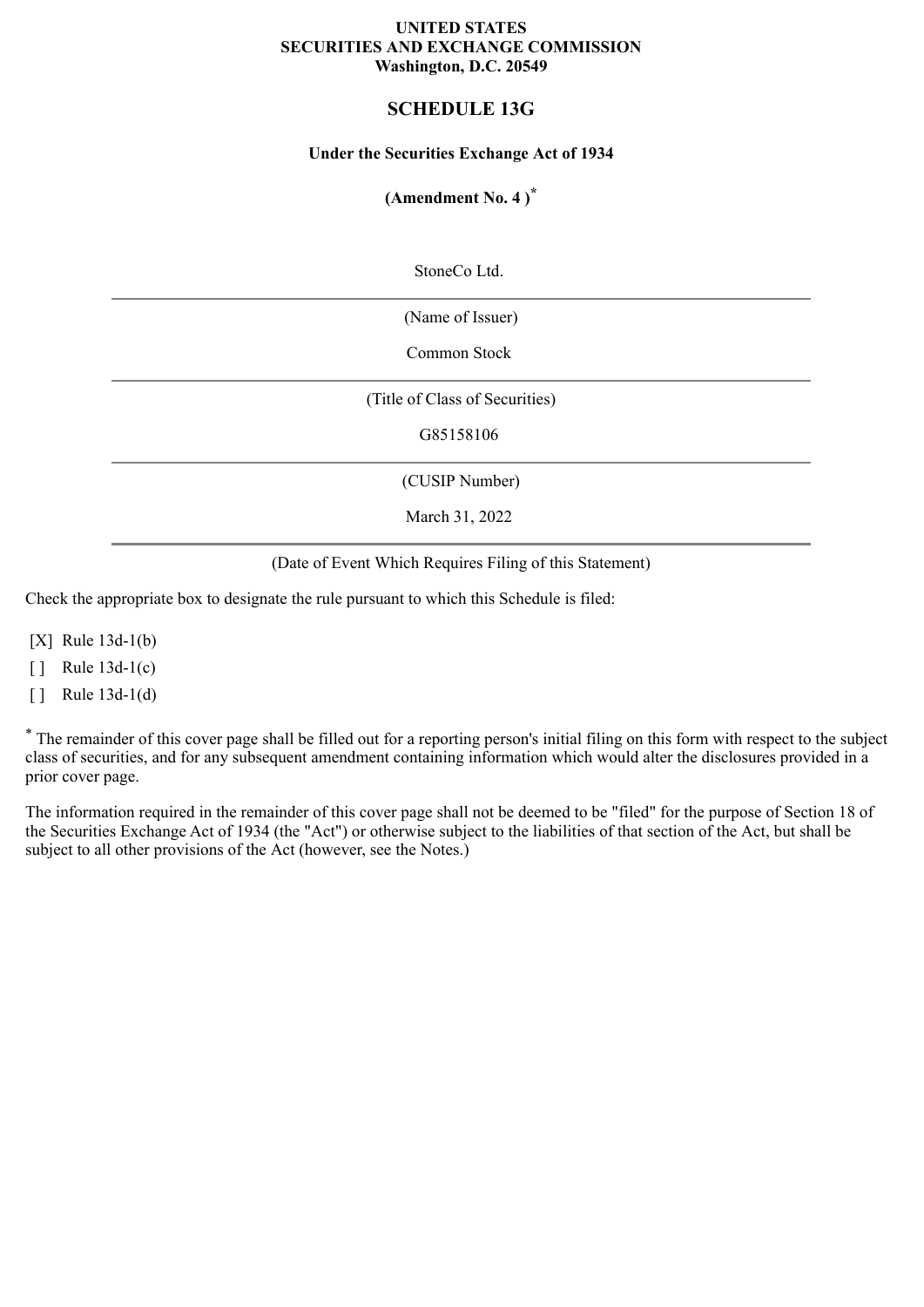| 1.                                   | NAMES OF REPORTING PERSONS<br>I.R.S. IDENTIFICATION NO. OF ABOVE PERSONS (ENTITIES ONLY) |                  |  |  |
|--------------------------------------|------------------------------------------------------------------------------------------|------------------|--|--|
|                                      | Capital Research Global Investors<br>95-1411037                                          |                  |  |  |
| 2.                                   | CHECK THE APPROPRIATE BOX IF A MEMBER OF A GROUP*                                        |                  |  |  |
|                                      | $(a)$ []<br>$(b)$ []                                                                     |                  |  |  |
| 3 <sub>1</sub>                       | <b>SEC USE ONLY</b>                                                                      |                  |  |  |
| 4.                                   | CITIZENSHIP OR PLACE OF ORGANIZATION                                                     |                  |  |  |
|                                      | Delaware                                                                                 |                  |  |  |
| <b>NUMBER OF</b>                     | 5. SOLE VOTING POWER                                                                     | 13,229,684       |  |  |
| <b>SHARES</b><br><b>BENEFICIALLY</b> | <b>6. SHARED VOTING POWER</b>                                                            | $\boldsymbol{0}$ |  |  |
| <b>OWNED BY</b><br><b>EACH</b>       | 7. SOLE DISPOSITIVE POWER                                                                | 13,262,194       |  |  |
| <b>REPORTING</b><br>PERSON WITH      | 8. SHARED DISPOSITIVE POWER                                                              | $\boldsymbol{0}$ |  |  |
| 9.                                   | AGGREGATE AMOUNT BENEFICIALLY OWNED BY EACH REPORTING PERSON                             |                  |  |  |
|                                      | 13,262,194 Beneficial ownership disclaimed pursuant to Rule 13d-4                        |                  |  |  |
| 10.                                  | CHECK IF THE AGGREGATE AMOUNT IN ROW (9) EXCLUDES CERTAIN SHARES                         |                  |  |  |
|                                      | $\lceil$                                                                                 |                  |  |  |
| 11.                                  | PERCENT OF CLASS REPRESENTED BY AMOUNT IN ROW (9)                                        |                  |  |  |
|                                      | 5.0%                                                                                     |                  |  |  |
| 12.                                  | <b>TYPE OF REPORTING PERSON</b>                                                          |                  |  |  |
|                                      | IA                                                                                       |                  |  |  |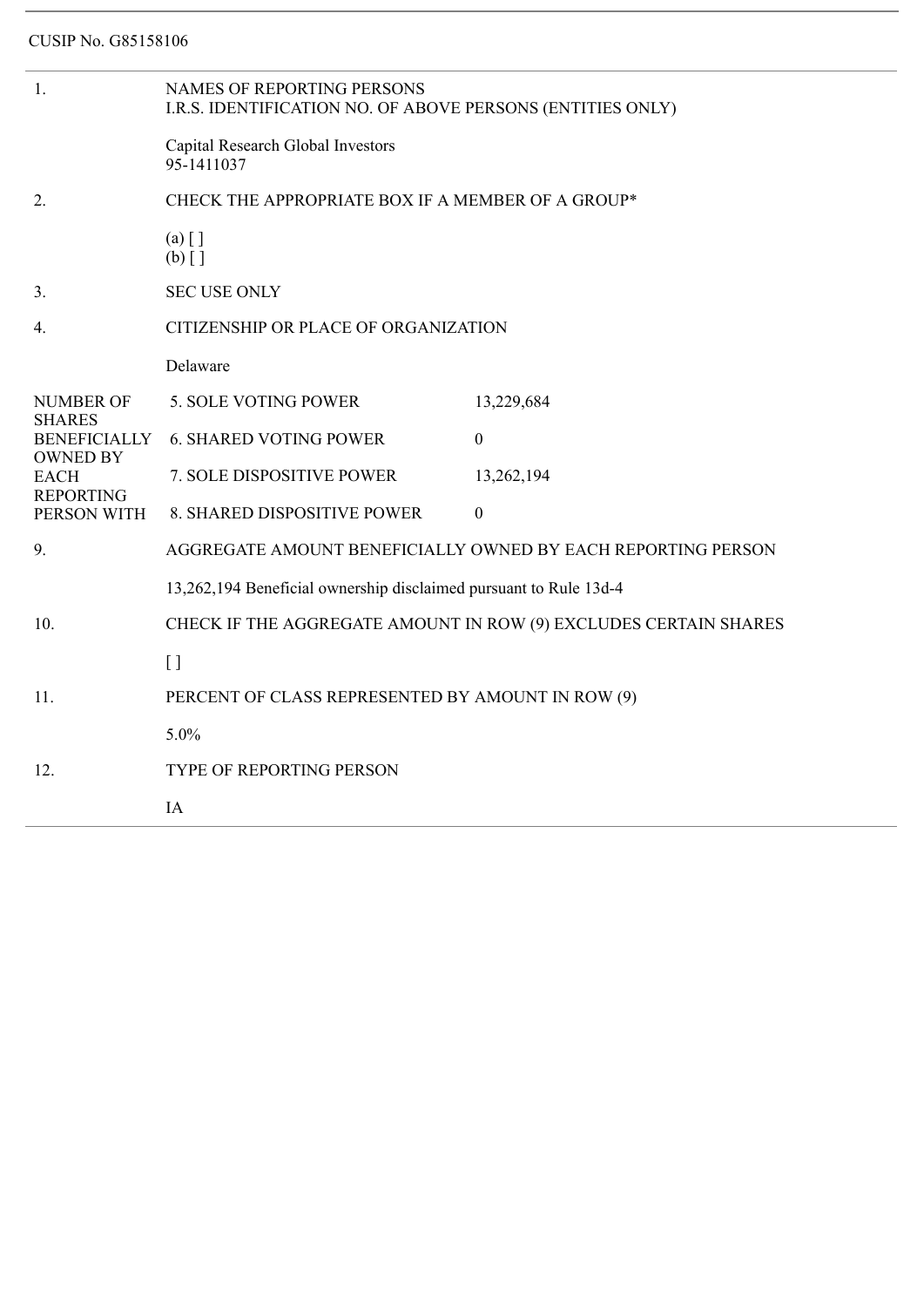| ۰.<br>٠ |  |
|---------|--|
|---------|--|

|         | (a)                                                                                                             | <b>Name of Issuer</b><br>StoneCo Ltd.                                                                                                                                      |                                                                                                                                                                  |  |  |  |  |
|---------|-----------------------------------------------------------------------------------------------------------------|----------------------------------------------------------------------------------------------------------------------------------------------------------------------------|------------------------------------------------------------------------------------------------------------------------------------------------------------------|--|--|--|--|
|         | (b)                                                                                                             | <b>Address of Issuer's Principal Executive Offices</b><br>4th Floor, Harbour Place, 103 South Church Street, P.O. Box 10240, Grand Cayman, N/A KY1-1002,<br>Cayman Islands |                                                                                                                                                                  |  |  |  |  |
| Item 2. |                                                                                                                 |                                                                                                                                                                            |                                                                                                                                                                  |  |  |  |  |
|         | (a)                                                                                                             |                                                                                                                                                                            | <b>Name of Person Filing</b><br>Capital Research Global Investors                                                                                                |  |  |  |  |
|         | (b)                                                                                                             |                                                                                                                                                                            | <b>Address of Principal Business Office or, if None, Residence</b><br>333 South Hope Street, 55th Fl, Los Angeles, CA 90071                                      |  |  |  |  |
|         | (c)                                                                                                             | N/A                                                                                                                                                                        | Citizenship                                                                                                                                                      |  |  |  |  |
|         | (d)                                                                                                             | <b>Title of Class of Securities</b><br>Common Stock                                                                                                                        |                                                                                                                                                                  |  |  |  |  |
|         | (e)                                                                                                             |                                                                                                                                                                            | <b>CUSIP Number</b><br>G85158106                                                                                                                                 |  |  |  |  |
| Item 3. | If This Statement is Filed Pursuant to Rule 13d-1(b), or 13d-2(b) or (c), Check Whether the Person Filing is a: |                                                                                                                                                                            |                                                                                                                                                                  |  |  |  |  |
|         | (a)                                                                                                             | $\Box$                                                                                                                                                                     | Broker or dealer registered under Section 15 of the Act (15 U.S.C. 780).                                                                                         |  |  |  |  |
|         | (b)                                                                                                             | $[ \ ]$                                                                                                                                                                    | Bank as defined in Section $3(a)(6)$ of the Act (15 U.S.C. 78c).                                                                                                 |  |  |  |  |
|         | (c)                                                                                                             | $\begin{array}{c} \end{array}$                                                                                                                                             | Insurance Company as defined in Section $3(a)(19)$ of the Act (15 U.S.C. 78c).                                                                                   |  |  |  |  |
|         | (d)                                                                                                             | $[ \ ]$                                                                                                                                                                    | Investment Company registered under Section 8 of the Investment Company Act of 1940 (15 U.S.C.<br>$80a-8$ ).                                                     |  |  |  |  |
|         | (e)                                                                                                             | [X]                                                                                                                                                                        | An investment adviser in accordance with Rule $240.13d-1(b)(1)(ii)(E)$ ;                                                                                         |  |  |  |  |
|         | (f)                                                                                                             | $[ \ ]$                                                                                                                                                                    | An employee benefit plan or endowment fund in accordance with Rule $240.13d-1(b)(1)(ii)(F)$ ;                                                                    |  |  |  |  |
|         | (g)                                                                                                             | $[ \ ]$                                                                                                                                                                    | A parent holding company or control person in accordance with Rule $240.13d-1(b)(1)(ii)(G)$ ;                                                                    |  |  |  |  |
|         | (h)                                                                                                             | $\left[\right]$                                                                                                                                                            | A savings association as defined in Section 3(b) of the Federal Deposit Insurance Act (12 U.S.C.<br>1813);                                                       |  |  |  |  |
|         | (i)                                                                                                             | $[ \ ]$                                                                                                                                                                    | A church plan that is excluded from the definition of an investment company under Section $3(c)(14)$<br>of the Investment Company Act of 1940 (15 U.S.C. 80a-3); |  |  |  |  |
|         | (i)                                                                                                             | $\lceil$                                                                                                                                                                   | Group, in accordance with Rule $240.13d-1(b)(1)(ii)(J)$ .                                                                                                        |  |  |  |  |
| Item 4. |                                                                                                                 | Ownership.                                                                                                                                                                 |                                                                                                                                                                  |  |  |  |  |

Provide the following information regarding the aggregate number and percentage of the class of securities of the issuer identified in Item 1.

- (a) Amount Beneficially Owned:
	- 13,262,194 \*\*
- (b) Percent of Class:

5.0%

(c) Number of shares as to which such person has:

| (i)   | sole power to vote or to direct the vote                   | 13,229,684 |
|-------|------------------------------------------------------------|------------|
| (11)  | shared power to vote or to direct the vote                 |            |
| (iii) | sole power to dispose or to direct the disposition<br>of   | 13,262,194 |
| (iv)  | shared power to dispose or to direct the<br>disposition of |            |

\*\*Capital Research Global Investors ("CRGI") is a division of Capital Research and Management Company ("CRMC"), as well as its investment management subsidiaries and affiliates Capital Bank and Trust Company, Capital International, Inc., Capital International Limited, Capital International Sarl, Capital International K.K., and Capital Group Private Client Services, Inc. (together with CRMC, the "investment management entities"). CRGI's divisions of each of the investment management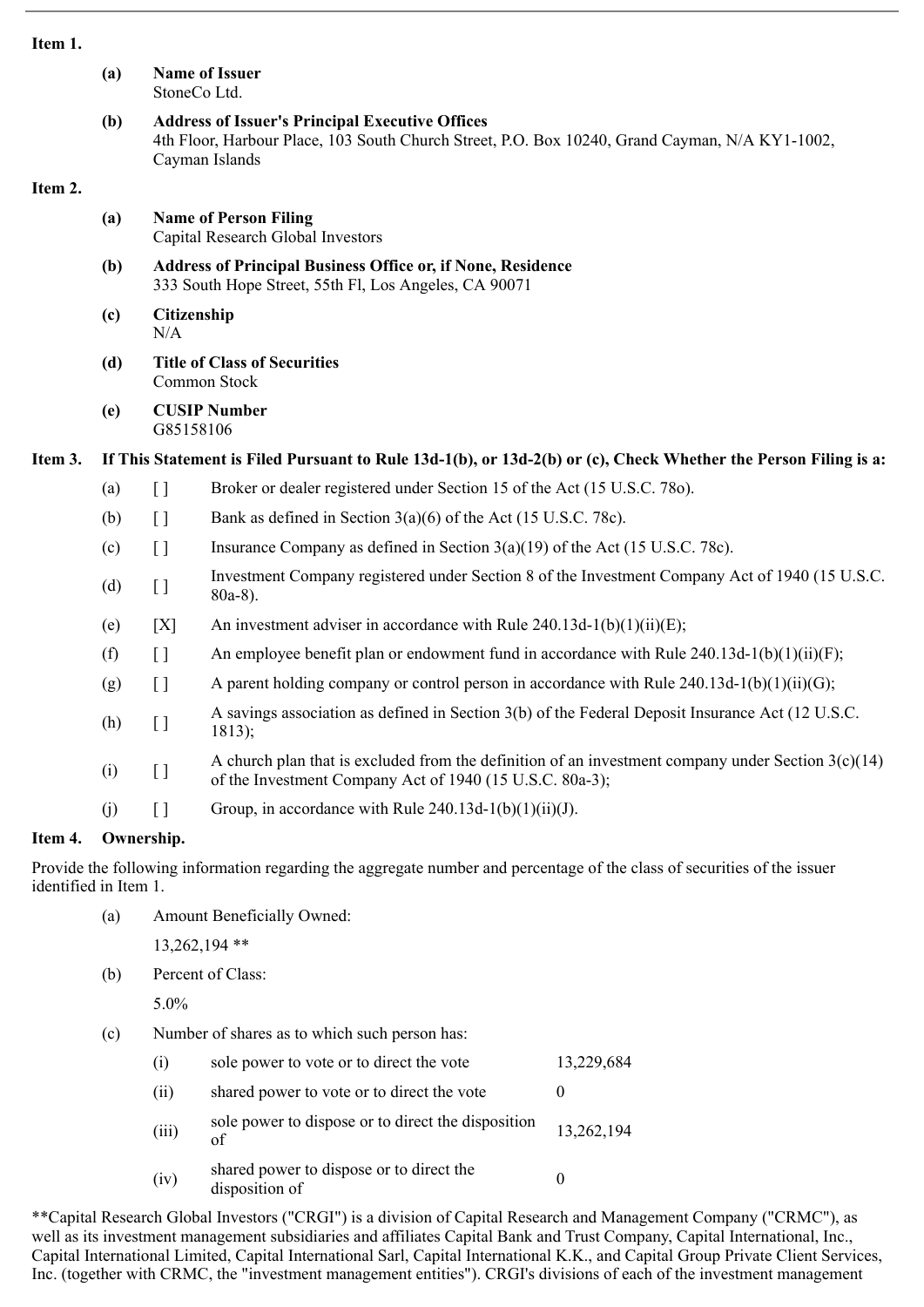entities collectively provide investment management services under the name "Capital Research Global Investors." CRGI is deemed to be the beneficial owner of 13,262,194 shares or 5.0% of the 262,890,215 shares believed to be outstanding.

#### **Item 5. Ownership of Five Percent or Less of Class.**

If this statement is being filed to report the fact that as of the date hereof the reporting person has ceased to be the beneficial owner of more than five percent of the class of securities, check the following: [ ]

#### **Item 6. Ownership of More than Five Percent on Behalf of Another Person.**

Not Applicable

#### **Item 7. Identification and Classification of the Subsidiary Which Acquired the Security Being Reported on by the Parent Holding Company.**

Not Applicable

#### **Item 8. Identification and Classification of Members of the Group.**

Not Applicable. This schedule is not being filed pursuant to Rule 13d-1(b)(1)(ii)(J) or Rule 13d-1(d).

#### **Item 9. Notice of Dissolution of Group.**

Not Applicable

# **Item 10. Certification.**

By signing below, I certify that, to the best of my knowledge and belief, the securities referred to above were acquired and are held in the ordinary course of business and were not acquired and are not held for the purpose of or with the effect of changing or influencing the control of the issuer of the securities and were not acquired and are not held in connection with or as a participant in any transaction having that purpose or effect.